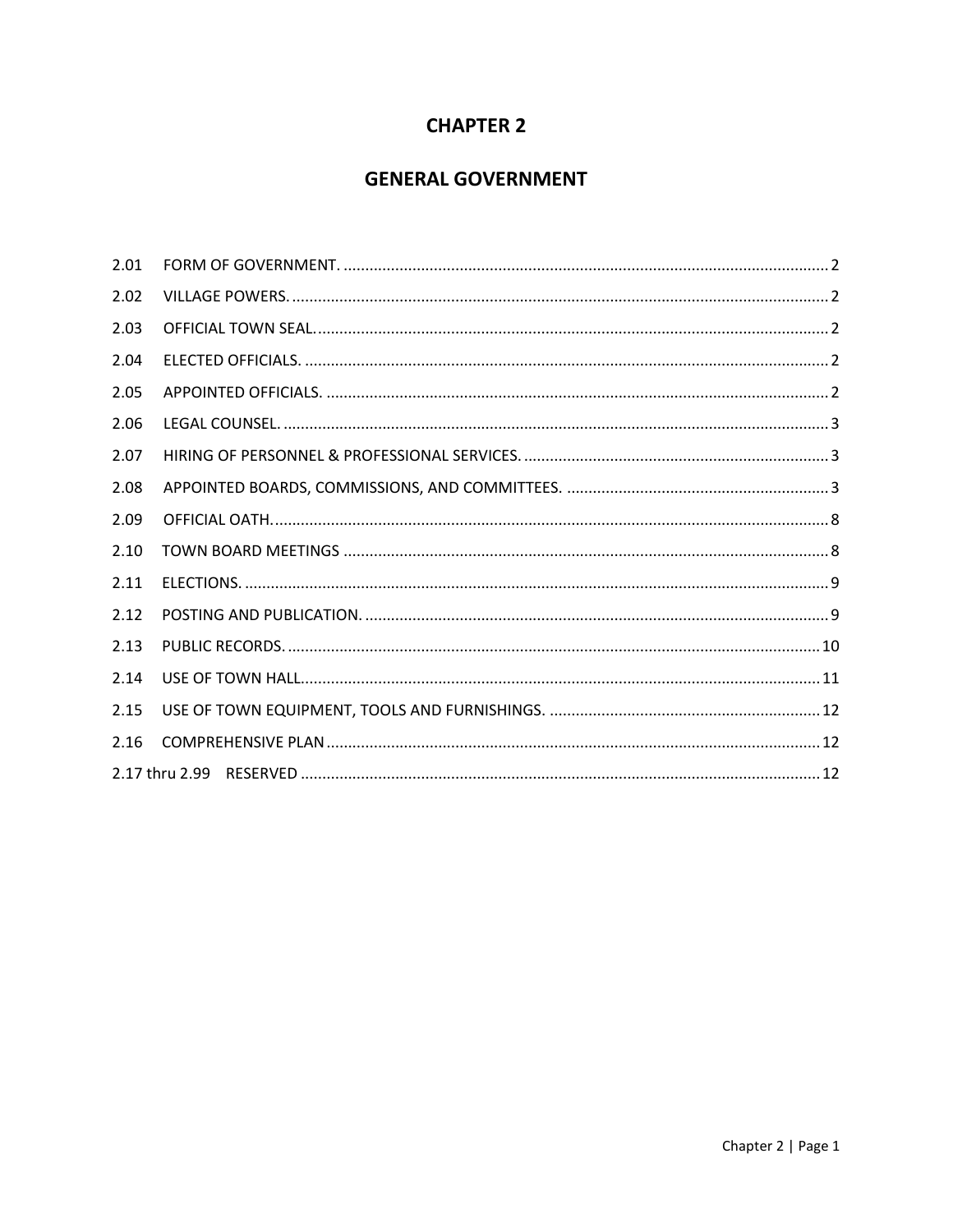<span id="page-1-0"></span>**2.01 FORM OF GOVERNMENT.** The Town of Sparta, Monroe County, Wisconsin, operates under the town system of government under Ch. 60, Wis. Stats.

<span id="page-1-1"></span>**2.02 VILLAGE POWERS.** The Annual Town Meeting of the Town of Sparta having previously hereto adopted a resolution pursuant to Wis. Stats. Sec. 60.10(2)(c) allowing the Town Board to exercise Village powers, said resolution remaining unchanged and not rescinded by this Code, therefore regular Town Meetings shall exercise power as follows: The Town Board shall exercise all powers relating to Villages and conferred on Village Boards by Wis. Stats. Chap. 61, except such power the exercise of which would conflict with the Statutes relating to Towns and Town Boards, pursuant to Wis. Stats. Chapter 60.22(3).

<span id="page-1-2"></span>**2.03 OFFICIAL TOWN SEAL.** The Town shall have an official Town seal to be imprinted upon all papers of the Town requiring the seal of the Town. The Town Clerk shall have the custody of the official Town seal.

<span id="page-1-3"></span>**2.04 ELECTED OFFICIALS.** The elected officials of the Town shall consist of the following:

- 1) TOWN BOARD MEMBERS. The Town Board shall consist of three (3) Supervisors who shall be elected in odd-numbered years for two (2) year terms; one shall be designated on the election ballot as Town Chairperson.
- 2) TOWN CLERK. Elected in odd-numbered years for a term of two (2) years. The Town Clerk shall perform the duties prescribed by Wis. Stats. Sec. 60.33, and all other duties required by law, ordinance, or lawful direction of the Town Board.
- 3) TOWN TREASURER. Elected in odd-numbered years for a term of two (2) years. The Town Treasurer shall perform the duties prescribed by Wis. Stat. Sec. 60.34, and all other duties required by law, ordinance, or lawful direction of the Town Board.

<span id="page-1-4"></span>**2.05 APPOINTED OFFICIALS.** The appointed officials of the Town shall consist of the following. Those appointed for one (1) year shall be appointed in April of each year and those appointed for two (2) years shall be appointed in April of odd-numbered years.

| <b>Officials</b>             | How Appointed                  | Term                     |
|------------------------------|--------------------------------|--------------------------|
| <b>Town Assessor</b>         | Town Chairperson, subject to   | <b>Reviewed Annually</b> |
|                              | confirmation by the Town Board |                          |
| Building/Plumbing/Electrical | Town Chairperson, subject to   | <b>Reviewed Annually</b> |
| Inspector                    | confirmation by the Town Board |                          |
| Town Patrolman               | Town Chairperson, subject to   | <b>Reviewed Annually</b> |
|                              | confirmation by the Town Board |                          |
| Town Attorney, Town Planner, | Town Chairperson, subject to   | Contractual as needed    |
| <b>Town Engineer</b>         | confirmation by the Town Board |                          |
|                              |                                |                          |
|                              |                                |                          |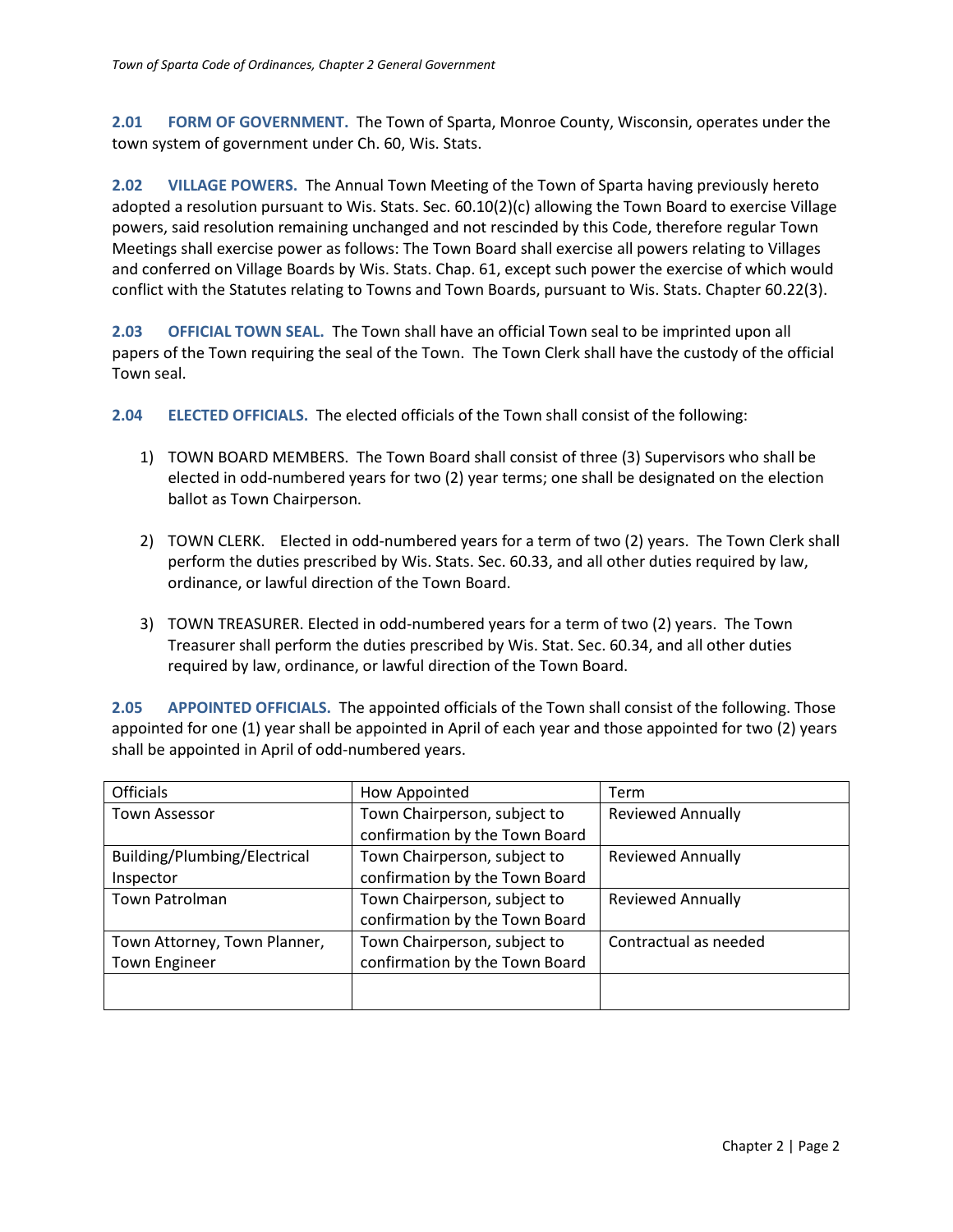<span id="page-2-0"></span>**2.06 LEGAL COUNSEL.** The Town Board hereby grants authority to the attorney/law firm retained by the Town to represent the interests of the Town and directs that such representation shall be conducted under the following policy:

- 1) Whenever a service of notice of litigation is received by the Town Clerk or any other Town official, such matter shall immediately be directed to the Town Attorney for handling. The Town Attorney shall immediately commence the defense of any litigation as deemed necessary for the appropriate representation of the Town as authorized by the Town Chairperson.
- 2) Litigation by the Town of Sparta shall not be commenced unless and until such authorization for the commencement of such litigation has been made by the Town Board.
- 3) Following the notice of any new litigation matters, either for or against the Town, such matters shall be directed to the Town Chairperson by the Town Clerk for placement on the next Town Board meeting agenda for the purpose of having the Town Attorney report the nature and status of the incident to the Town Board. Thereafter, the matter shall be placed on the agenda for regular Town Board meetings at intervals not to exceed 30 days for current status reports to the Town Board, or under an alternative timeline as directed by the Town Board.
- 4) It is the declared policy of the Town of Sparta that the status of legal matters will be regularly reviewed by the Town Board in accordance with the above policy and except where necessary, such review shall be conducted at regularly scheduled open meetings for the purpose of public information, unless one of the closed session exemptions in Wis. Stat. 19.85(1) apples.

#### <span id="page-2-1"></span>**2.07 HIRING OF PERSONNEL & PROFESSIONAL SERVICES.**

- 1) Employees of the Town shall be hired by the Town Board.
- 2) The compensation, terms and conditions of employment of Town employees shall be established by the Town Board.
- 3) The Town Board may from time to time designate a firm or individual to serve as the official Town Engineer or Town Planner, or other so designated position, for the purposes of carrying out duties as directed by the Town Board in administration of this Code.

#### <span id="page-2-2"></span>**2.08 APPOINTED BOARDS, COMMISSIONS, AND COMMITTEES.**

- 1) BOARD OF REVIEW.
	- a) MEMBERSHIP. The Board of Review shall consist of the Town Board and the Town Clerk. Two Town residents shall be alternate members to serve in the absence of a Town Board member.
	- b) POWERS AND DUTIES. The Board shall have the powers and duties as prescribed in §70.47, Wis. Stats.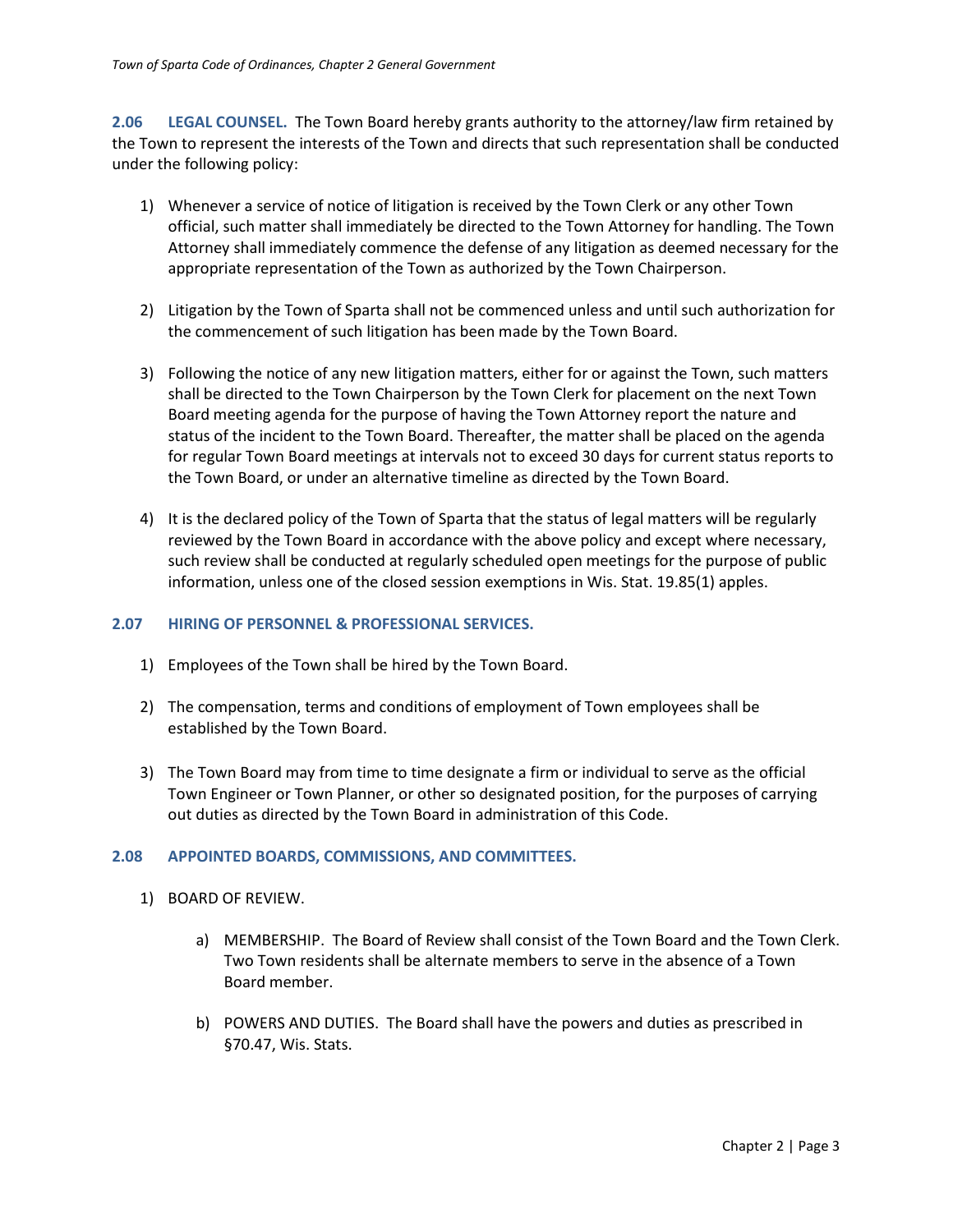### 3) ADMINISTRATIVE REVIEW APPEALS BOARD.

- a) MEMBERSHIP. The Administrative Review Appeals Board shall consist of the Town Chairperson who shall be its presiding officer and 2 citizen members. The citizen members shall be appointed by the Town Chairperson, subject to confirmation by the Town Board, for staggered 2 year terms.
- b) POWERS AND DUTIES. The Administrative Review Appeals Board shall have the duty and responsibility of hearing appeals from initial administrative determinations or decisions of Town officers, employees, agents, agencies, committees, boards, commissions, and committees filed in accordance with §68.10, Wis. Stats. In conducting administrative review hearings and making final decisions, the Administrative Review Appeals Board shall be governed by §§68.11 and 68.12, Wis. Stats.

## 4) PLAN COMMISSION.

- a) PURPOSE. The purpose of this Subsection is to establish a Town of Sparta Plan Commission and set forth its organization, powers, and duties, to further the health, safety, and welfare and wise use of resources for the benefit of current and future residents of the Town and affected neighboring jurisdictions, through the adoption and implementation of comprehensive planning and zoning regulations with significant citizen involvement.
- b) AUTHORITY AND ESTABLISHMENT. The Town Board hereby establishes a seven (7) member Plan Commission under Wis. Stats. 61.35 and 62.23.
- c) MEMBERSHIP. The Plan Commission consists of seven (7) members. At least three (3) must be citizen members who are not otherwise Town officials, and who shall be persons of recognized experience and qualifications.
- d) APPOINTMENTS. The Town Chairman shall appoint the members of the Plan Commission, subject to confirmation by the Town Board, during the month of April to fill any expiring term. The Town Chairman may appoint himself or herself or another Town Board member to the Plan Commission. In a year in which any Town Board member is elected at the spring election, any appointment or designation by the Town Chairman shall be made after the election and qualification of the Town Board members elected.
- e) TERM OF OFFICE. The term of office for the Plan Commission Chairperson and each Commission member shall be for a period of three (3) years, ending on April 30, or until a successor is appointed and qualified, except:
	- 1. Initial Term. The members initially appointed to the Plan Commission shall be appointed for staggered terms, and
	- 2. Town Board Member or Chairman. A Plan Commission member who is a Town Board member or Town Chairman, including a person designated the Plan Commission Chairperson, shall serve for a period of two (2) years, as allowed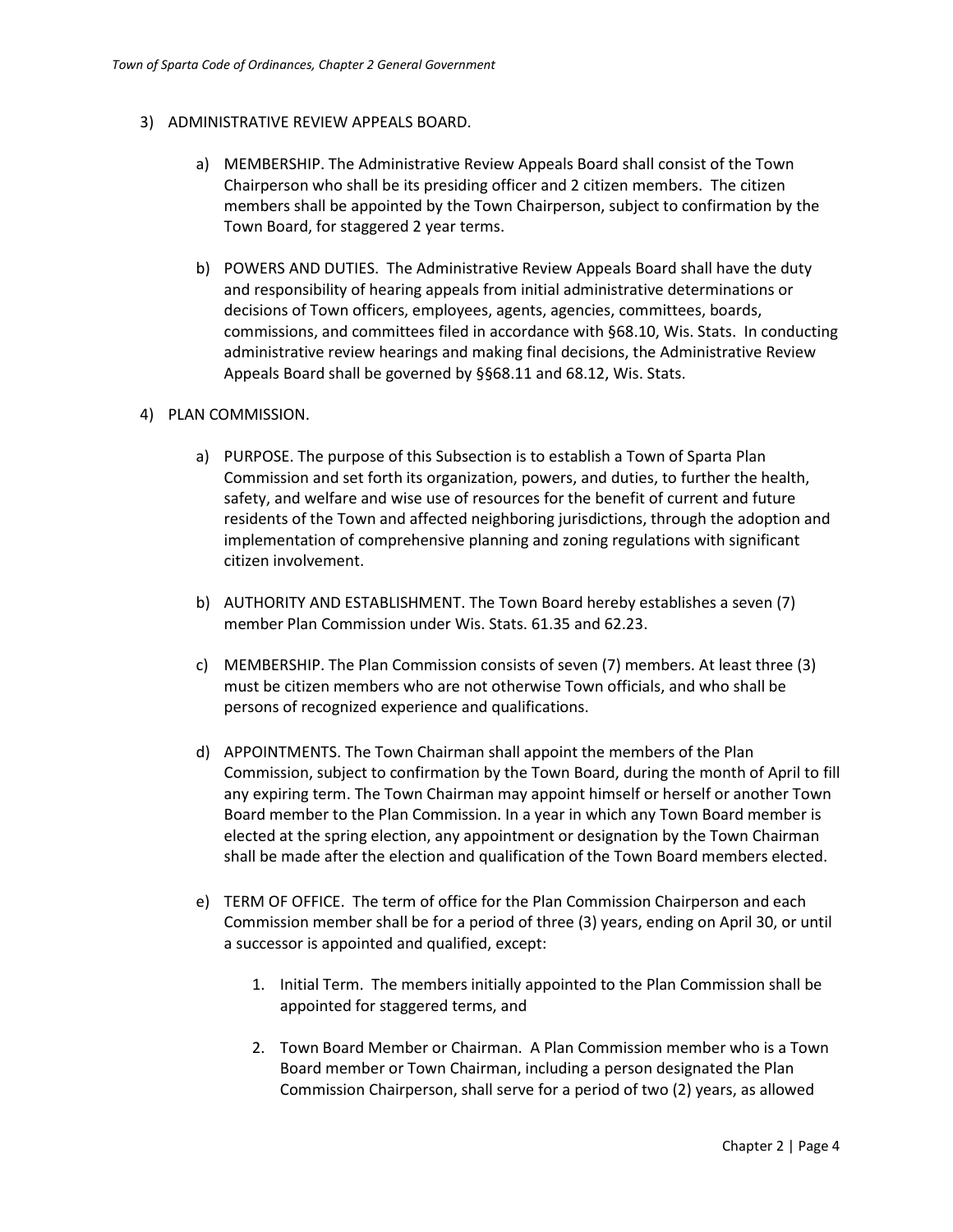under Chapter 66.0501(2) Wis. Stat., concurrent with his or her term on the Town Board, except an initial appointment made after April 30 shall be for a term that expires two (2) years from the previous April 30.

- f) VACANCIES. A person who is appointed to fill a vacancy on the Plan Commission shall serve the remainder of the term.
- g) EXPERTS AND STAFF. The Plan Commission may, under Chapter 62.23(1) Wis. Stats., recommend to the Town Board the employment of experts and staff, and may review and recommend to the approval authority proposed payments under any contract with an expert.
- h) RULES AND RECORDS. The Plan Commission, under chapter 62.23(2), Wis. Stats., may adopt rules for the transaction of its business, subject to Town ordinances, and shall keep a record of its resolutions, transactions, findings, and determinations, which shall be a public record under Chapter 19.21-19.39, Wis. Stats.
- i) CHAIRPERSON. The Plan Commission shall elect, by open vote or secret ballot under chapter 19.88(1), Wis. Stats., a Chairperson from among their membership to serve a term as provided in Subsections (d) and (e) of this Section. The Chairperson shall, subject to Town ordinances and Commission rules:
	- 1. provide leadership to the Commission;
	- 2. set Commission meeting and hearing dates;
	- 3. provide notice of Commission meetings and hearings and set their agendas, personally or by his or her designee;
	- 4. preside at Commission meetings and hearings; and
	- 5. ensure that the laws are followed
- j) VICE CHAIR. The Plan Commission may elect, by open vote or secret ballot under chapter 19.88(1), Wis. Stats., a Vice Chairperson to act in the place of the Chairperson when the Chairperson is absent or incapacitated for any cause.
- k) SECRETARY. The Plan Commission shall elect, by open vote or secret ballot under chapter 19.88(1), Wis. Stats., one of its members to serve as Secretary, or, with the approval of the Town Board, designate the Town Clerk or other Town officer or employee as Secretary. The Secretary shall not have a vote in the Commission unless otherwise a member of the Commission
- l) GENERAL AND MISCELLANEOUS POWERS. The Plan Commission, under chapter 62.23(4), Wis. Stats., shall have the power:
	- 1. Necessary to enable it to perform its functions and promote Town planning.
	- 2. To make reports and recommendations relating to the plan and development of the Town to the Town Board, other public bodies, citizens, public utilities, and organizations.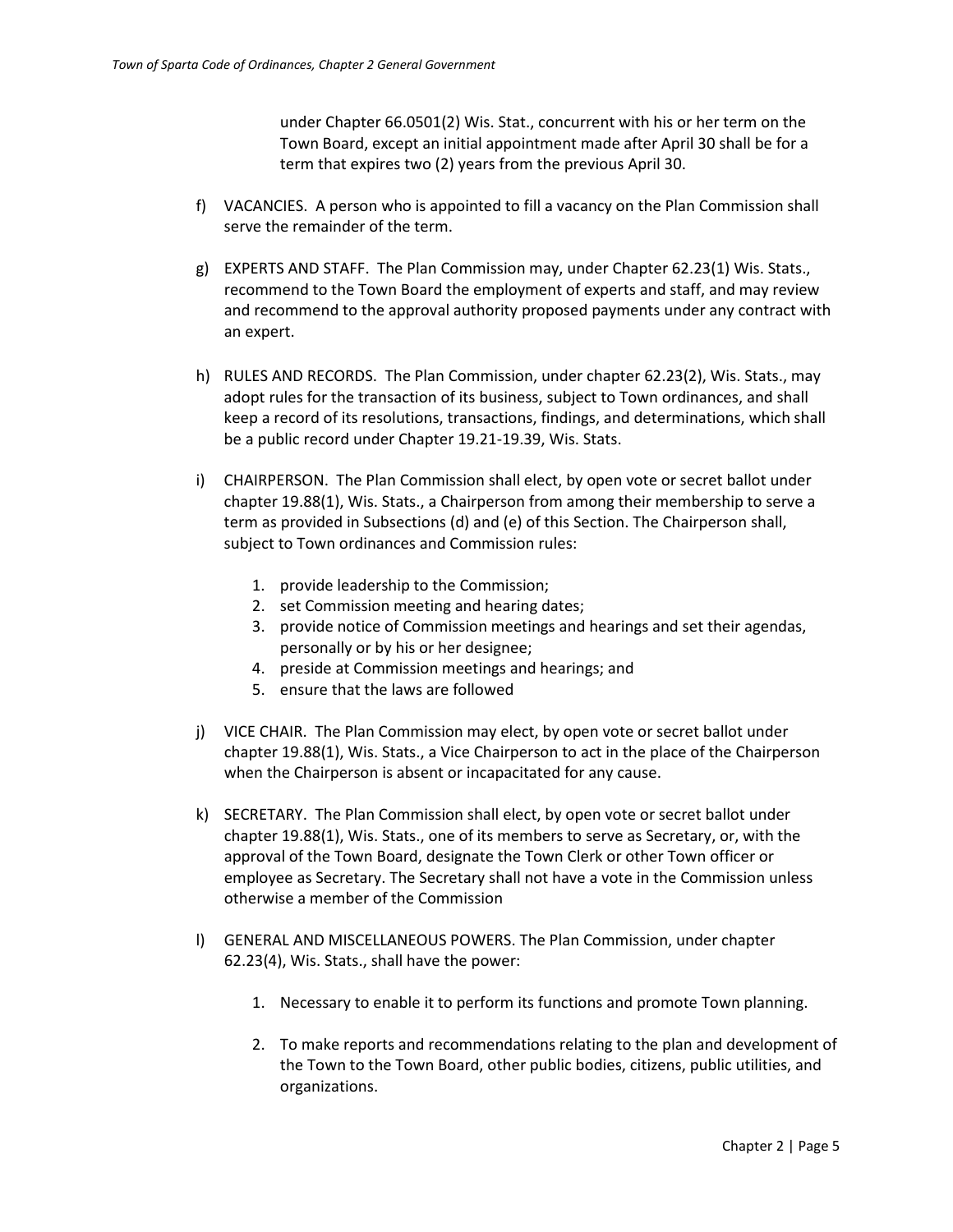- 3. To recommend to the Town Board programs for public improvements and the financing of such improvements.
- 4. To receive from public officials, within a reasonable time, requested available information required for the Commission to do its work.
- 5. For itself, its members and employees, in the performance of their duties, to enter upon land, make examinations and surveys, and place and maintain necessary monuments and marks thereon. However, entry shall not be made upon private land, except to the extent that the private land is held open to the general public, without the permission of the landowner or tenant. If such permission has been refused, entry shall be made under the authority of an inspection warrant issued for cause under chapter 66.0119, Wis. Stats., or other court-issued warrant.
- m) REFERRALS TO THE PLAN COMMISSION. Required referrals under chapter 62.23(5), Wis. Stats., and chapter 66.1001, Wis. Stats., any other matter required by the Wisconsin Statutes to be referred to the Plan Commission. In addition to referrals required by the Wisconsin Statutes, the following matters may be referred by the Town Board to the Plan Commission for discussion and recommendation to the Town Board for action:
	- 1. A proposed driveway access ordinance or amendment.
	- 2. A proposed plat, replat, condominium plat, or certified survey map.
	- 3. A proposed Town official map ordinance under chapter 62.23(6), Wis. Stats., or any other proposed Town ordinance under chapter 62.23, Wis. Stats., not specifically required by the Wisconsin Statutes to be referred to the Plan Commission.
	- 4. A proposed Town zoning ordinance or amendment adopted under authority separate from or supplemental to chapter 62.23, Wis. Stats.
	- 5. An application for a conditional use or special exemption.
	- 6. A proposed site plan.
	- 7. A proposed boundary change pursuant to an approved cooperative plan agreement under chapter 66.0307, Wis. Stats., or a proposed boundary agreement under chapter 66.0225, Wis. Stats., or other authority.
	- 8. A proposed intergovernmental cooperation agreement, under chapter 66.0301, Wis. Stats., or other statute, affecting land use, or a municipal revenue sharing agreement under chapter 66.0305, Wis. Stats
	- 9. A proposed zoning ordinance or amendment pursuant to an agreement in an approved cooperative plan under chapter 66.0307(7m), Wis. Stats.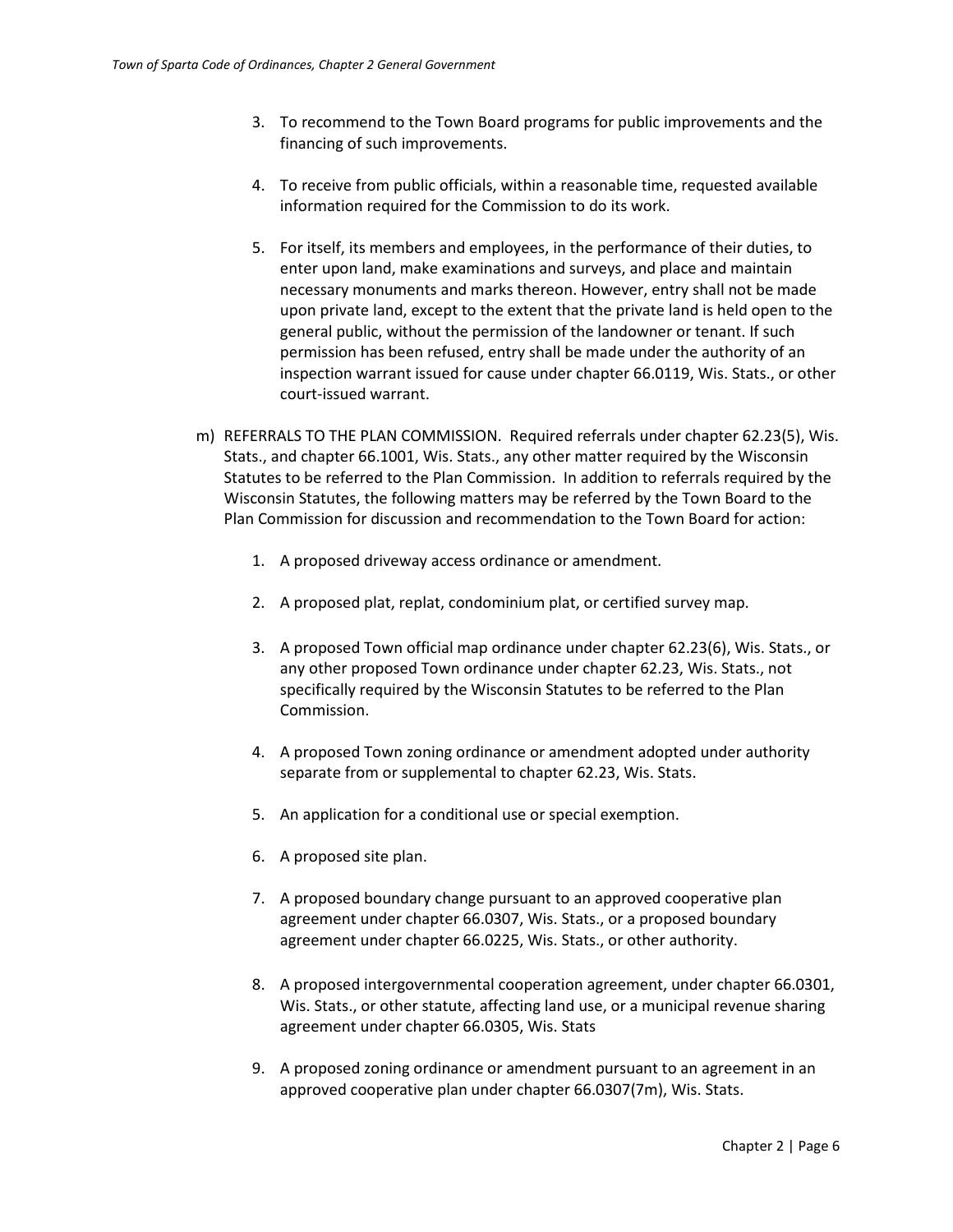- 10. Any proposed plan, element of a plan, or amendment to such plan or element developed by the regional planning commission and sent to the Town for review or adoption.
- 11. A proposed county agricultural preservation plan or amendment, under chapter IV of chapter 91, Wis. Stats., referred by the county to the Town, or proposed Town agricultural preservation plan or amendment.
- 12. A proposed county comprehensive plan or amendment, under chapter 66.1001, Wis. Stats., referred by the county to the Town.
- 13. A proposed municipal comprehensive plan or amendment, under chapter 66.1001, Wis. Stats., referred by a neighboring municipality to the Town.
- 14. Any other matter deemed advisable for referral to the Plan Commission for report.
- n) REFERRAL PERIOD. No final action may be taken by the Town Board or any other officer or body with final authority on a matter referred to the Plan Commission until the Commission has made its report, or thirty (30) days, or such longer period as stipulated by the Town Board, has passed since referral. The thirty (30) day period for referrals required by the Wisconsin Statutes may be shortened only if so authorized by statute. The thirty (30) day referral period, for matters subject to required or discretionary referral under the Town's ordinances, but not required to be referred under the Wisconsin Statutes, may be made subject by the Town Board to a referral period shorter or longer than the thirty (30) day referral period if deemed advisable.
- o) MEETING TIME AND DATE. Plan Commission meetings may be held at any time and date upon the call of the Plan Commission Chair, or by two (2) other commission members, or by request of the Town Board by filing a request with the Town Clerk at least 24 hours prior to the time specified for such meeting. The Clerk shall immediately post a notice of the meeting together with the agenda and notify each Commissioner of the time and purpose of such meeting.

#### 5) JOINT EXTRATERRITORIAL ZONING COMMITTEE

- a) PURPOSE. The City of Sparta has enacted extraterritorial zoning for the purpose of achieving coordinated development of the city and its immediate environs. Extraterritorial zoning has been in effect since 1970 and is coordinated with the City of Sparta through a Joint Extraterritorial Review Committee established in compliance with Wis. Stats. 62.23(7a).
- b) MEMBERSHIP. The Joint Extraterritorial Zoning Committee consists of six (6) members, three (3) members from the City of Sparta and three (3) members from the Town of Sparta. The three (3) Town members shall be appointed by the Town Board for three (3) year terms and shall be residents of the Town and persons of recognized experience and qualifications.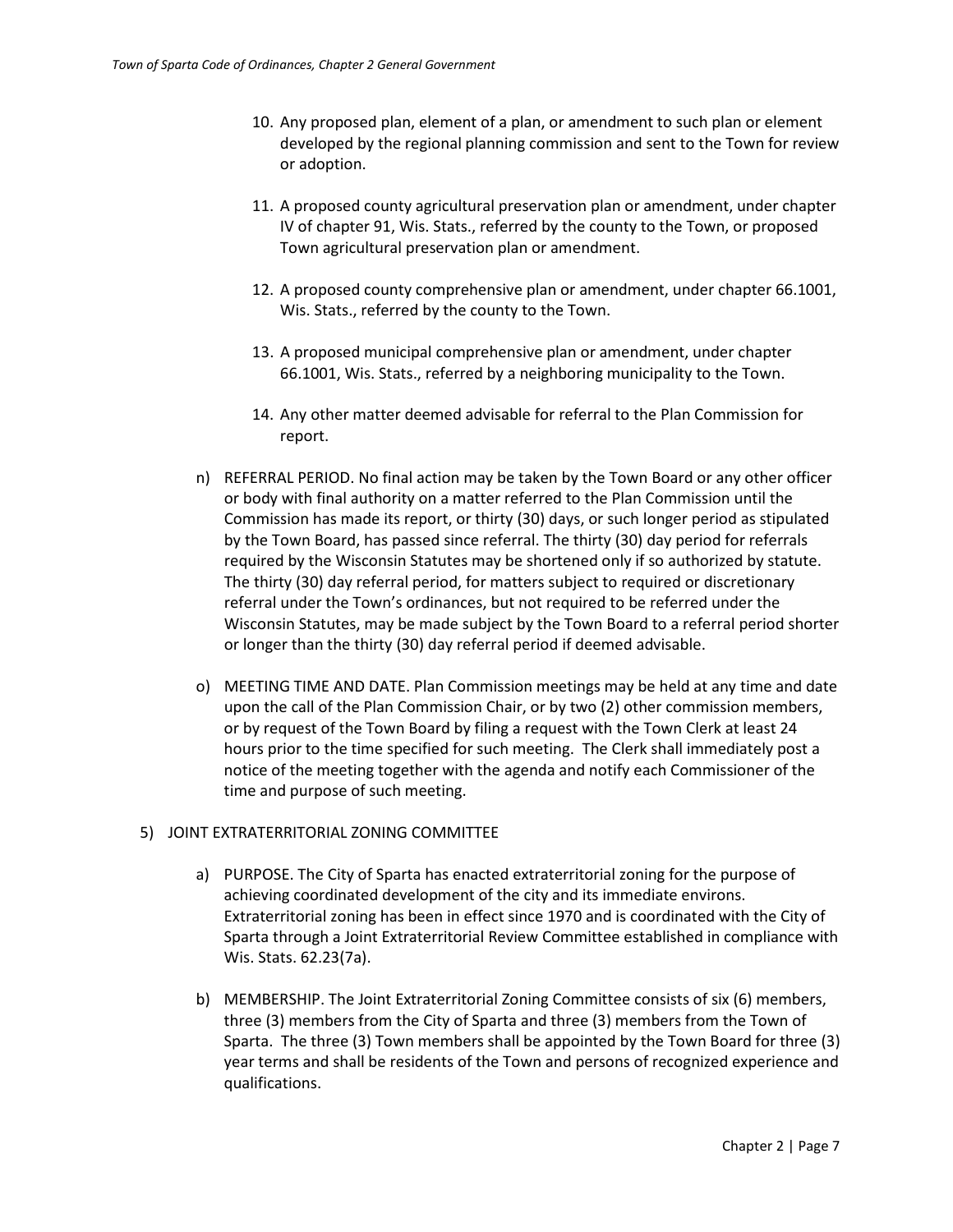c) DUTIES. The joint extraterritorial zoning committee shall have such duties as are established in Wis. Stats. § 62.23(7a) and in the City of Sparta Zoning Code, which is incorporated herein by reference.

<span id="page-7-0"></span>**2.09 OFFICIAL OATH.** Every elected or appointed Town officer shall take and file the oath under §19.01, Wis. Stats., within five (5) days after notification of election or appointment. If any person elected or appointed to a Town office fails to file a required official oath within the time prescribed by law, the failure to file constitutes refusal to serve in office.

#### <span id="page-7-1"></span>**2. 10 TOWN BOARD MEETINGS**.

- 1) MEETING TIME AND DATE.
	- a) REGULAR MEETINGS. Regular meetings of the Town Board shall be held on the second Tuesday of each calendar month at 7:00P.M. Any regular meeting falling on a legal holiday or the Wisconsin Towns Association convention dates shall be held on a day designated by the Town Board. The Board may also change the meeting date for other good cause.
	- b) SPECIAL MEETINGS. Special meetings of the Board may be called by the Town Chairperson or two (2) other Supervisors by filing a request with the Town Clerk at least 24 hours prior to the time specified for such meeting. The Clerk shall immediately post a notice of the meeting together with the agenda and notify each Supervisor of the time and purpose of such meeting.
	- c) PLACE OF MEETINGS. All meetings of the Board, including special and adjourned meetings, shall be held in the Town Hall or a location designated by the Town Board.
	- d) QUORUM. Two Supervisors, including the Town Chairperson, shall constitute a quorum.
- 2) ORDER OF BUSINESS. The business of the Town Board shall be conducted in the following order:
	- a) Call to order by presiding officer
	- b) Approval of minutes of previous meeting.
	- c) Public input (at the discretion of the Town Board).
	- d) Old and new business, including introduction of ordinances and resolutions; payment of claims.
	- e) Reports of officers and committees.
	- f) Other business, including correspondence.
	- g) Approval of bills.
	- h) Adjournment.
- 3) PRESIDING OFFICER.
	- a) CONTROL OF MEETING. The Town Chairperson shall preserve order and conduct the proceedings of the meeting. A Board member may appeal the decision of the presiding officer. Such appeal is not debatable and must be sustained by a majority of the members present, exclusive of the presiding officer.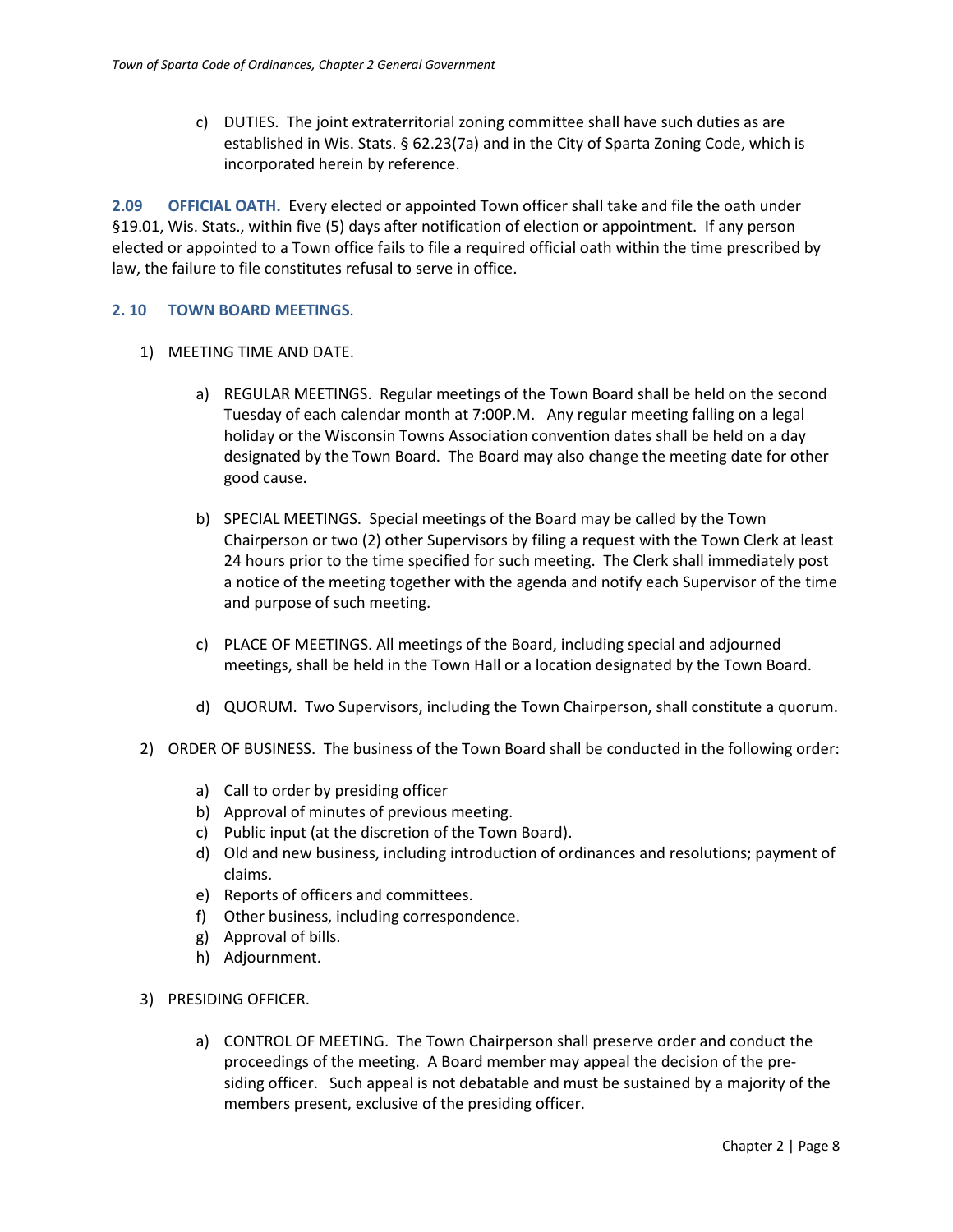- b) ABSENCE OF TOWN CHAIRPERSON. If the Town Chairperson is absent at any meeting, the Town Clerk shall call the meeting to order and preside until the Board selects a Supervisor to preside for that meeting.
- 4) ORDINANCES, RESOLUTIONS, AND MOTIONS. Ordinances, resolutions, bylaws, communications and other matters shall be submitted to the Town Board in writing. Unless requested by a Supervisor before final vote is taken, no ordinance, resolution or bylaw need be read in full. No ordinance, resolution or other motion shall be discussed or acted upon unless it has been seconded. No motion shall be withdrawn or amended without the consent of the person making the same and the person seconding it.
- 5) GENERAL RULES. The deliberations of the Board shall generally be conducted in accordance with the parliamentary rules contained in Robert's Rules of Order, Newly Revised. No person, other than a member, shall address the Board except by majority vote of the members present. No ordinance, resolution, or other motion shall be discussed or acted upon unless it has been seconded. No motion shall be withdrawn or amended without the consent of the person making the motion and the person seconding it.
- 6) SUSPENSION OF RULES. These rules or any part thereof may be temporarily suspended in consideration by a recorded vote of 2/3 of the members present.
- 7) AD HOC COMMITTEES. The Town Board may, from time to time, create ad hoc committees for specific purposes and appoint members thereto.

## <span id="page-8-0"></span>**2. 11 ELECTIONS.**

- 1) POLLING PLACES. All primary, general, special and other elections in and for each of the wards of the Town shall be held in the Town Hall located at 5724 Hamlet Ave., Sparta, WI 54656.
- 2) POLLING HOURS. The polls for all elections in the Town, unless otherwise provided by law, shall be opened at 7:00 A.M. and closed at 8:00 P.M. each election day.
- 3) REDUCTION OF NUMBER OF ELECTION OFFICIALS. Pursuant to §7.32, Wis. Stats., the Town Clerk is hereby authorized to reduce the number of election officials for any given election to not less than three (3) and redistribute the duties of such remaining election officials.

#### <span id="page-8-1"></span>**2. 12 POSTING AND PUBLICATION.**

- 1) POSTING. The Town Board shall, pursuant to §60.80 and Ch. 985, Wis. Stats., post ordinances, resolutions and notices which are not legally required to be published in the following places:
	- a) Town Hall
	- b) Town shop
	- c) City of Sparta Post Office
	- d) Other locations as deemed appropriate by the Town Clerk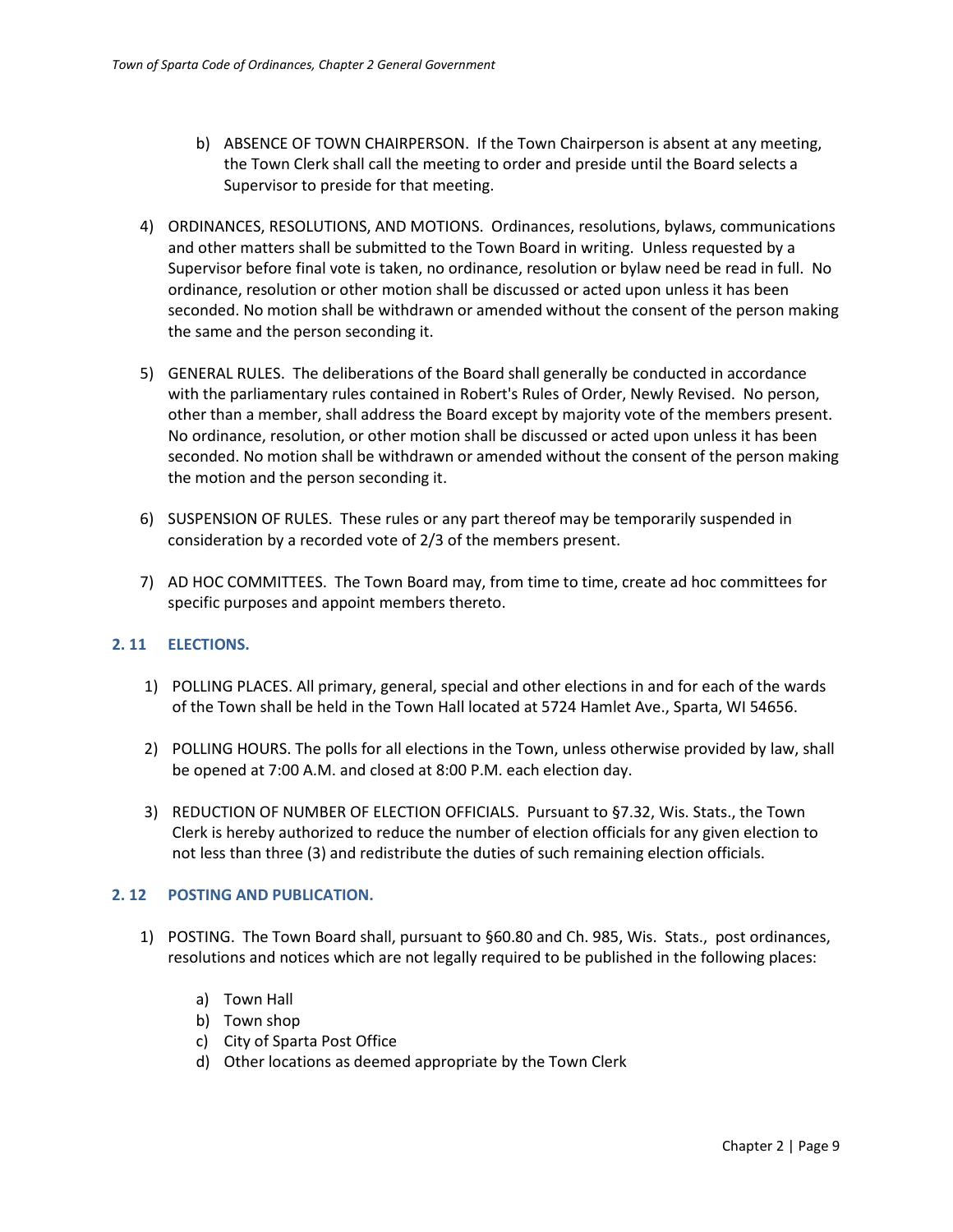2) PUBLICATION. Ordinances and notices required by law to be published and such other notices as the Town Board may direct to be published in the Monroe County Democrat or the Sparta Herald.

## <span id="page-9-0"></span>**2. 13 PUBLIC RECORDS.**

- 1) DESIGNATION OF LEGAL CUSTODIAN OF THE RECORDS OF THE TOWN. The Town Board hereby designates the Town Clerk as the official legal custodian of the public records of the Town. It shall be the responsibility of the Clerk to carry out all duties and responsibilities imposed upon the Town and the legal custodian by the Wisconsin Public Records and Property Law, as set forth in §§19.31 to 19.39, Wis. Stats. The Clerk shall be responsible for the timely response to any request for access to the public records, the release of the public records of the Town, the conditions under which records may be inspected and the collection of costs for the location and reproduction of such records.
- 2) DESIGNATION OF DEPUTY LEGAL CUSTODIAN. The Town Treasurer is hereby designated as deputy legal custodian to act as legal custodian in the absence of the Town Clerk.
- 3) NOTICE TO ALL EMPLOYEES. Town officers and employees shall observe the standards of care imposed by Wis. Stats §19.31 with respect to the care, custody and delivery of official property and records of the Town.
- 4) POWERS AND DUTIES OF THE OFFICIAL LEGAL CUSTODIAN. All requests for the release, inspection and/or reproduction of public records of the Town shall be directed or referred to the Town Clerk who is hereby vested with full legal power to make all necessary decisions relative to the release, inspection and reproduction of public records and is further granted all authority necessary to carry out all duties and responsibilities required by either the Wisconsin Public Records and Property Law or this section. The Town Clerk shall establish hours when persons shall have access to records maintained in the Town Hall. The Clerk shall prepare and post a notice to the public regarding access to public records, pursuant to §19.34, Wis. Stats.
- 5) FEE SCHEDULE REGARDING THE COSTS OF LOCATING AND/OR REPRODUCING RECORDS AND PROPERTY OF THE TOWN. The cost of photo-copying Town records, plans, or ordinances shall be established by the Town Board by resolution. A copy of the Fee Schedule shall be available in the office of the Town Clerk. It is intended that this fee schedule shall cover the payment of the actual, necessary and direct costs incurred in locating a document or in providing any person with a reproduction of any of the records of the Town.
- 6) PRESERVATION OF RECORDS. The records of the Town shall be retained and preserved by the legal custodian, as required by all applicable laws, and no records shall be destroyed without the prior written approval of the legal custodian. Further, no record of the Town shall be destroyed after the receipt of a request for such record until after the request is granted or until any dispute concerning the request has been completely and finally resolved.
- 7) DESTRUCTION OF OBSOLETE PUBLIC RECORDS.
	- a) FINANCIAL RECORDS. The Town Clerk may destroy the following nonutility records of which he is the legal custodian and which are considered obsolete after completion of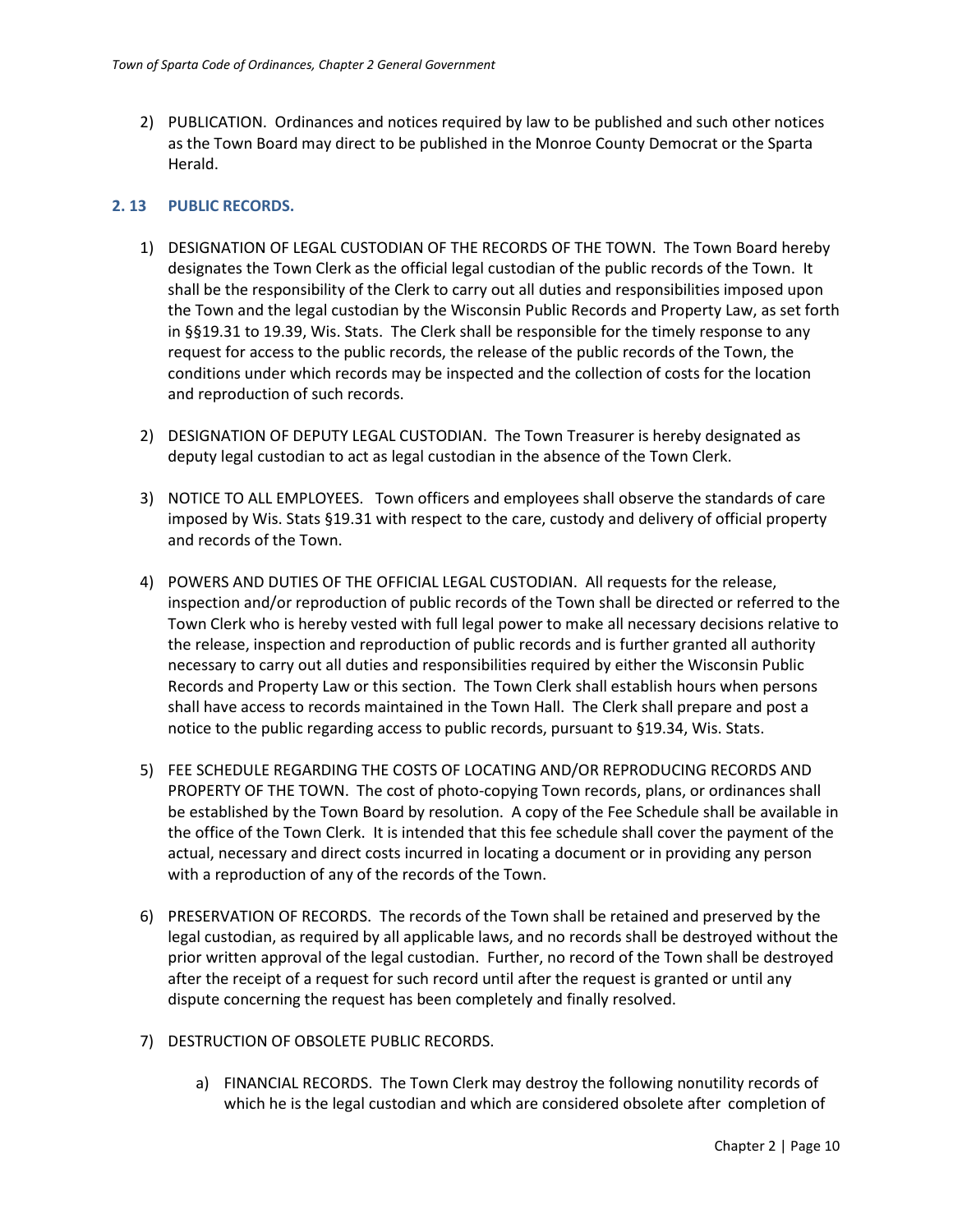an audit by State auditors or an auditor licensed under Ch. 442, Wis. Stats., but not less than seven (7) years after payment or receipt of any sum involved in the particular transaction unless a shorter period has been fixed or will, in the future, be fixed by the committee on public records, pursuant to §16.61(3)(e), Wis. Stats., and then after such shorter period:

- 1. Bank statements, deposit books, slips and stubs
- 2. Bonds and coupons after maturity
- 3. Cancelled checks, duplicates and check stubs
- 4. License and permit applications, stubs and duplicates
- 5. Official bonds
- 6. Payrolls and other time and employment records of personnel included under the Wisconsin Retirement Fund
- 7. Receipt forms
- 8. Special assessment records
- 9. Vouchers, requisitions, purchase orders and all other supporting documents pertaining thereto
- 10. Utility receipts
- b) OTHER RECORDS. The Town Clerk may destroy the following records of which he is the legal custodian and which are considered obsolete, but not less than seven (7) years after the record was effective.
	- 1. Contracts and papers relating thereto
	- 2. Correspondence and communications
	- 3. Financial reports other than annual financial reports
	- 4. Insurance policies
	- 5. Oaths of office
	- 6. Reports of boards, commissions, committees and officials duplicated in the Town Board minutes
	- 7. Petitions
- c) ALTERNATIVE PERIODS. The Town Board may direct the retention of any record listed in pars. (a) and (b) above for a longer period of time.
- d) NOTICE REQUIRED. Prior to the destruction of any public record described above, at least 60 days' notice shall be given to the State Historical Society.
- e) LIMITATION. This section shall not be construed to authorize the destruction of any public record after a period less than prescribed by statute or State administrative regulation.

## <span id="page-10-0"></span>**2. 14 USE OF TOWN HALL.**

1) PURPOSE AND INTENT. This section is adopted to establish uniform and reasonable rules and regulations to govern the rental and use of the Town Hall. The Town Hall shall not be rented out or used for meetings or events unrelated to official Town meetings or the duties of Town Officers.